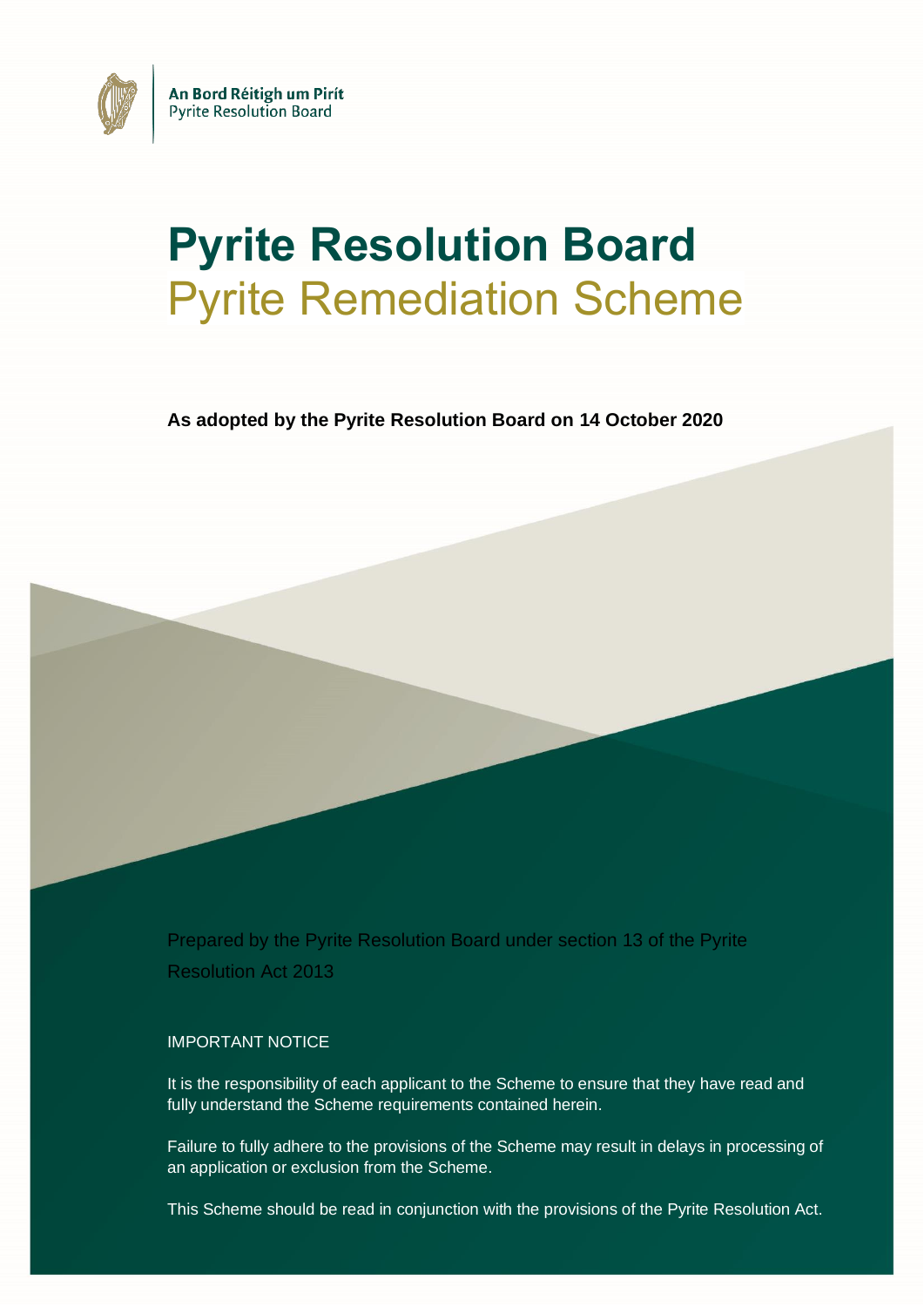## **Contents**

| 1              | Legal Basis                                         | 3  |
|----------------|-----------------------------------------------------|----|
| $\overline{2}$ | Overview of the Scheme                              | 3  |
| 3              | Eligibility                                         | 4  |
| 4              | <b>Exclusions</b>                                   | 5  |
| 5              | <b>Exceptional Circumstances</b>                    | 6  |
| 6              | <b>Application and Validation Process</b>           | 6  |
| 7              | Assessment, Verification and Recommendation Process | 8  |
| 8              | <b>Approval for Remediation</b>                     | 9  |
| 9              | <b>Pyrite Remediation Works</b>                     | 10 |
| 10             | <b>Dwelling Inspection</b>                          | 11 |
| 11             | Communication and Co-operation                      | 11 |
| 12             | <b>Payment of Costs</b>                             | 12 |
| 13             | <b>Ordering of Remediation Works</b>                | 13 |
| 14             | <b>General Provisions</b>                           | 14 |
| 15             | <b>Refund of Compensation</b>                       | 15 |
| 16             | Appeals                                             | 15 |
| 17             | <b>Offences and Penalties</b>                       | 16 |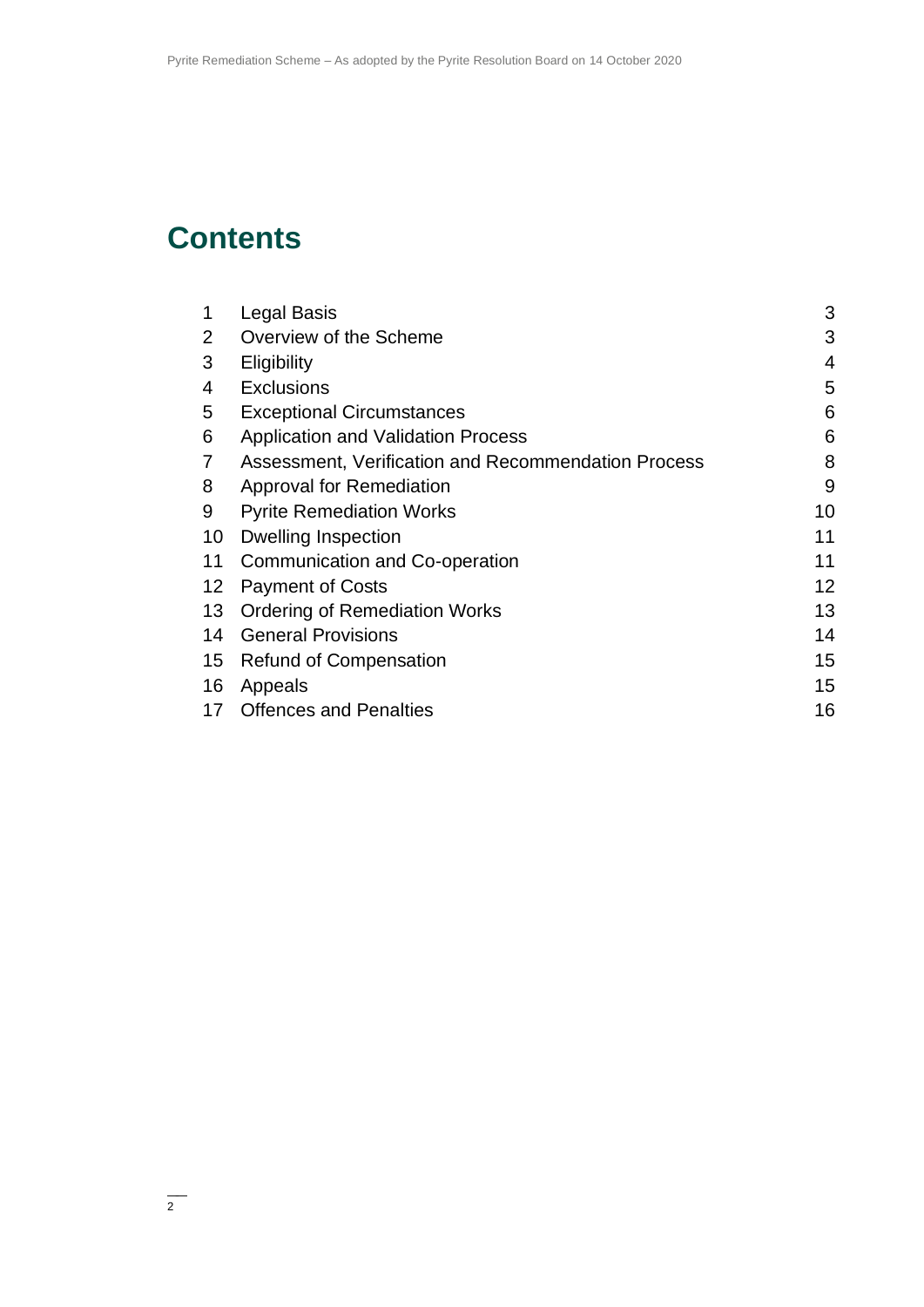## **Pyrite Remediation Scheme**

#### <span id="page-2-0"></span>**1 Legal Basis**

- 1.1 The Pyrite Resolution Act 2013 provides for the making of a Pyrite Remediation Scheme (the Scheme), for certain dwellings affected by pyrite; provides for the establishment of the Pyrite Resolution Board (PRB) to manage the implementation of such scheme; and provides for matters connected therewith. This document contains the Pyrite Remediation Scheme and constitutes the framework for the application of the provisions contained in the Act.
- 1.2 The Pyrite Resolution Board is subject to the provisions of the Freedom of Information Act 2014; Regulation EU 2016/679 (GDPR) and the Data Protection Acts 1988 to 2018.
- 1.3 The words and terms in this document have the same meaning as in the Pyrite Resolution Act 2013 unless otherwise indicated.
- 1.4 Any reference in this Scheme to the PRB can mean the Board itself or the staff assigned to it.

#### <span id="page-2-1"></span>**2 Overview of the Scheme**

- 2.1 The Pyrite Remediation Scheme is for the remediation of eligible dwellings that have a damage condition rating of 2 (see paragraph 3.3) as a result of pyritic heave caused by the swelling of hardcore under ground floor slabs.
- 2.2 The stages of the Scheme are as follows:
	- Stage 1: Application and Validation
	- Stage 2: Assessment and Verification process
	- Stage 3: Remedial Works Plan
	- Stage 4: Tendering and Tendering Analysis
	- Stage 5: Decision to contract
	- Stage 6: Dwelling vacated for remediation works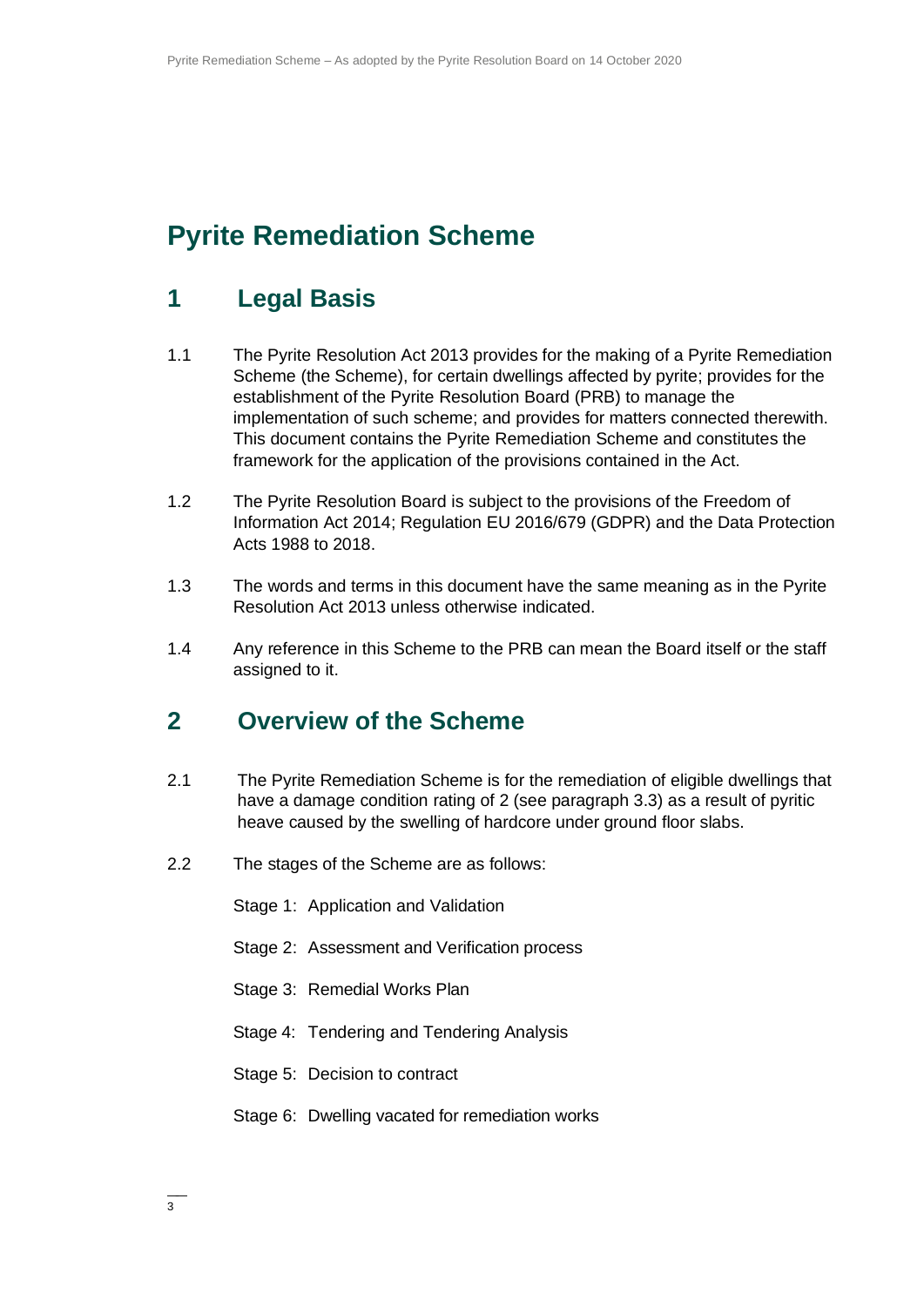Stage 7: Remediation works - dwelling reoccupied

Stage 8: Application Closure

- 2.3 The Scheme (as amended) will come into operation on 14/10/2020.
- 2.4 The damage assessment, appropriate testing, verification of significant damage due to pyritic heave and actual remediation work will generally be in accordance with:
	- (a) I.S. 398-1: 2017 Reactive pyrite in sub-floor hardcore material - Part 1: Testing and categorisation protocol, and
	- (b) I.S. 398-2: 2013 Reactive pyrite in sub-floor hardcore material - Part 2: Methodology for remediation works.

#### <span id="page-3-0"></span>**3 Eligibility**

- 3.1 The Pyrite Remediation Scheme (the Scheme) may apply to the following classes of dwellings, which are used or suitable for use by a person as a place to reside:
	- (a) houses;
	- (b) apartments;
	- (c) duplexes;
	- (d) maisonettes.
- 3.2 The Scheme may also apply to a structure, area or service of a building comprising apartments, duplexes or maisonettes (or any combination of such dwellings) common to any two or more of such dwellings (in this section referred to as a "common area").
- 3.3 To be included in the Scheme, a dwelling must have a damage condition rating of 2, as defined in the Irish Standard I.S. 398-1:2017 Part 1, consistent with pyritic heave and it must be verified that the damage is attributable to pyritic heave following the Damage Verification Process.
- 3.4 A person who is the owner or joint owner of a dwelling that complies with the eligibility criteria, may apply to the PRB for that dwelling to be included in the Scheme, subject to paragraphs 3.5 and 3.6.

 $\frac{1}{4}$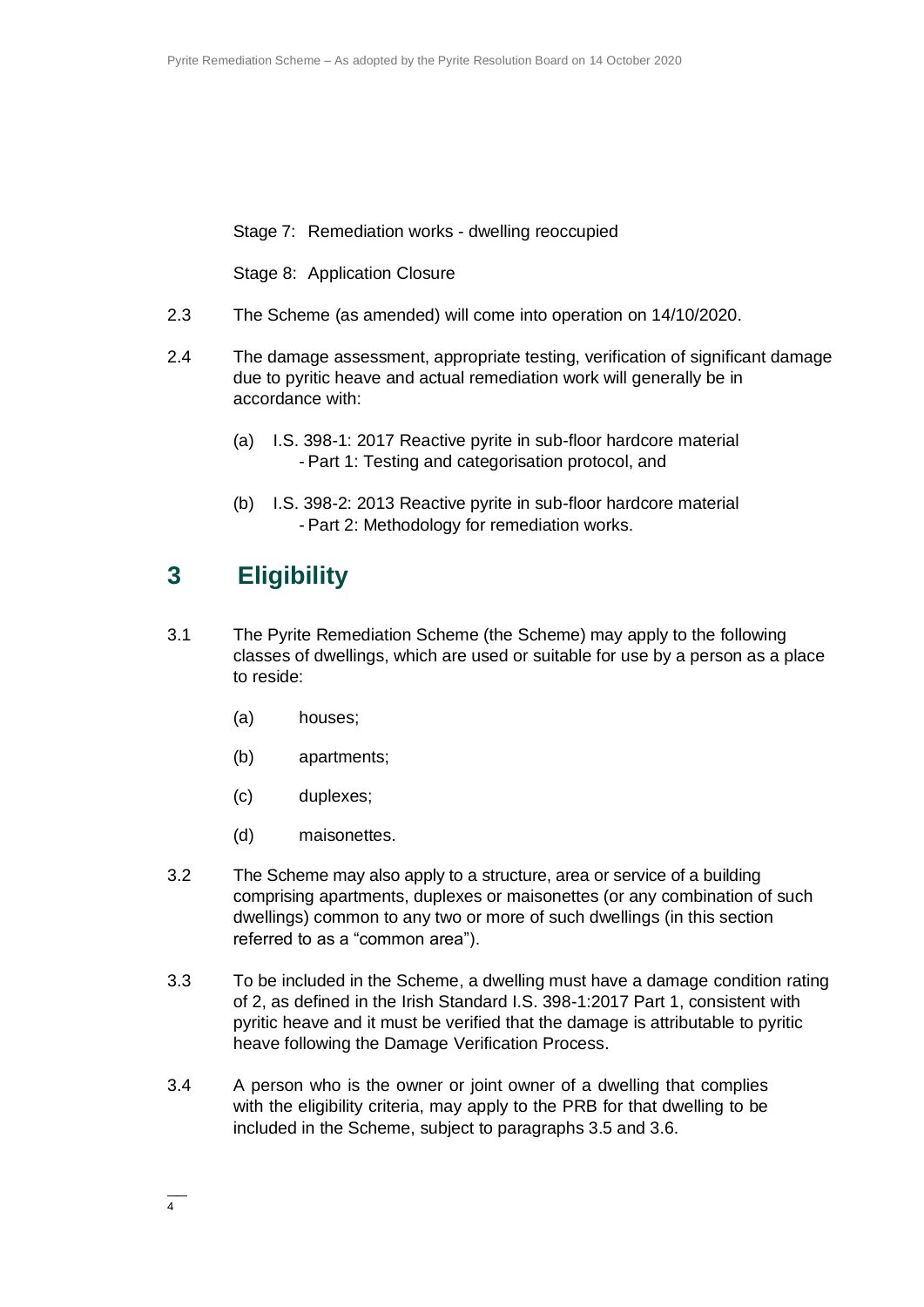- 3.5 A person who on 12 December 2013 owns, whether or not jointly, more than one dwelling may make an application to the PRB for inclusion of only one of those dwellings in the Scheme.
- 3.6 Where a person purchased a dwelling on or after 12 December 2013, that person is not entitled to apply for inclusion of the dwelling in the Scheme where he/she knew or ought to have known that the dwelling was constructed using hardcore containing reactive pyrite.
- 3.7 Paragraphs 3.5 and 3.6 above do not apply where the applicant is an approved housing body.
- 3.8 The dwelling must have been constructed and completed between 1 January 1997 and 12 December 2013 within the administrative areas of Dun Laoghaire-Rathdown, Fingal, Kildare, Meath, Offaly, Limerick City and County Council, South Dublin County Council or Dublin City Council.
- 3.9 The applicant must show to the satisfaction of the PRB that he/she does not have available to him or her any practicable option, other than under the Scheme or the use of his or her own resources, to remediate or secure the remediation of the dwelling.
- 3.10 It is a condition of eligibility under the Scheme that the Applicant gives his/her consent to the institution by the PRB of civil proceedings relating to loss arising from the act or default of any person that causes significant pyritic damage to the dwelling.

#### <span id="page-4-0"></span>**4 Exclusions**

- 4.1 The Scheme does not apply to buildings, other than buildings comprising apartments, duplexes or maisonettes (or any combination of such dwellings), that provide multi-occupancy accommodation under specific conditions, including, but not limited to, nursing homes, boarding schools, hotels and hostels.
- 4.2 The Scheme does not apply to a garage, car park, garden, patio or other structure not used for human habitation, unless the PRB is satisfied that failure to include the structure concerned in the pyrite remediation scheme may result in damage to a dwelling:
	- (a) that has been included in the Scheme, or
	- (b) in relation to which a recommendation has been made by the Housing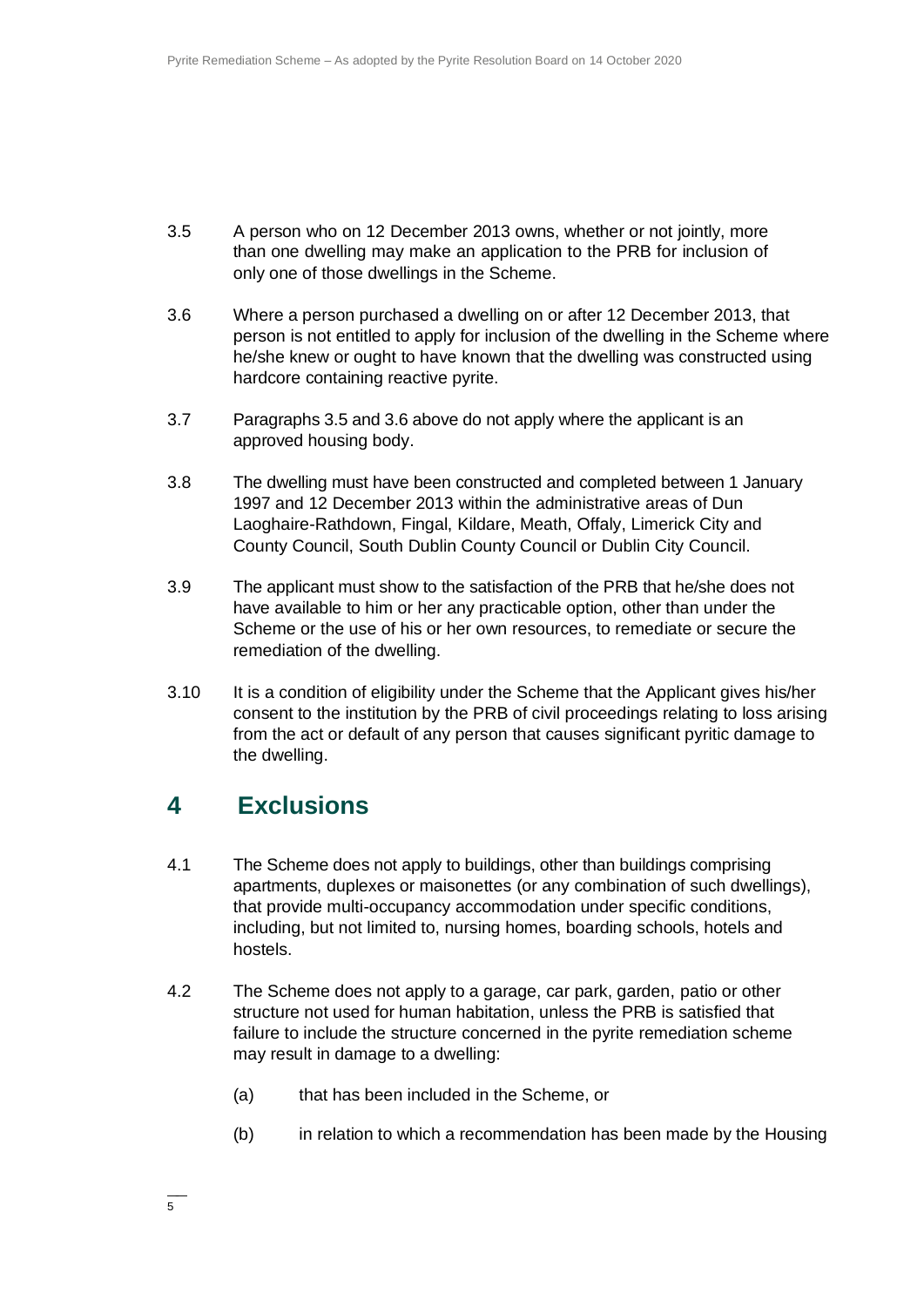Agency for inclusion in the Scheme.

- 4.3 The Scheme does not apply to dwellings or common areas owned by:
	- (a) public bodies, or
	- (b) the builder or developer of the dwelling to which the application refers except for a common area where the builder or developer does not own all of the dwellings in the building of which the common area is part.
- 4.4 Where a dwelling affected by pyritic heave is or has been remediated other than in accordance with the Scheme, the costs of remediation and any associated costs are not refundable under the Scheme.

#### <span id="page-5-0"></span>**5 Exceptional Circumstances**

5.1 A dwelling that might otherwise be excluded from the Scheme, for reasons of the level of damage; ownership of more than one dwelling affected; or purchase on or after 12 December 2013, may be included by the PRB, where the PRB is satisfied that failure to include it may result in damage to an adjoining dwelling included or recommended for inclusion in the Scheme or where remediation of the adjoining dwelling may cause damage to the dwelling concerned.

#### <span id="page-5-1"></span>**6 Application and Validation Process**

- 6.1 The owner or joint owner of a dwelling to which the Act applies may apply to the PRB for that dwelling to be included in the Scheme. Where a joint owner applies, the consent of the other joint owner(s) is required.
- 6.2 (a) The online application form on the PRB website, [www.pyriteboard.ie,](http://www.pyriteboard.ie/) must be fully completed for submission of a valid application. The Building Condition Assessment Report of a competent person must be electronically attached to the application in PDF format. The competent person undertaking the Building Condition Assessment must have sufficient theoretical and practical training, experience and knowledge appropriate to the nature of the work undertaken.
	- (b) The application form shall contain such information as the PRB considers necessary to make its determination and may include all or any of the following: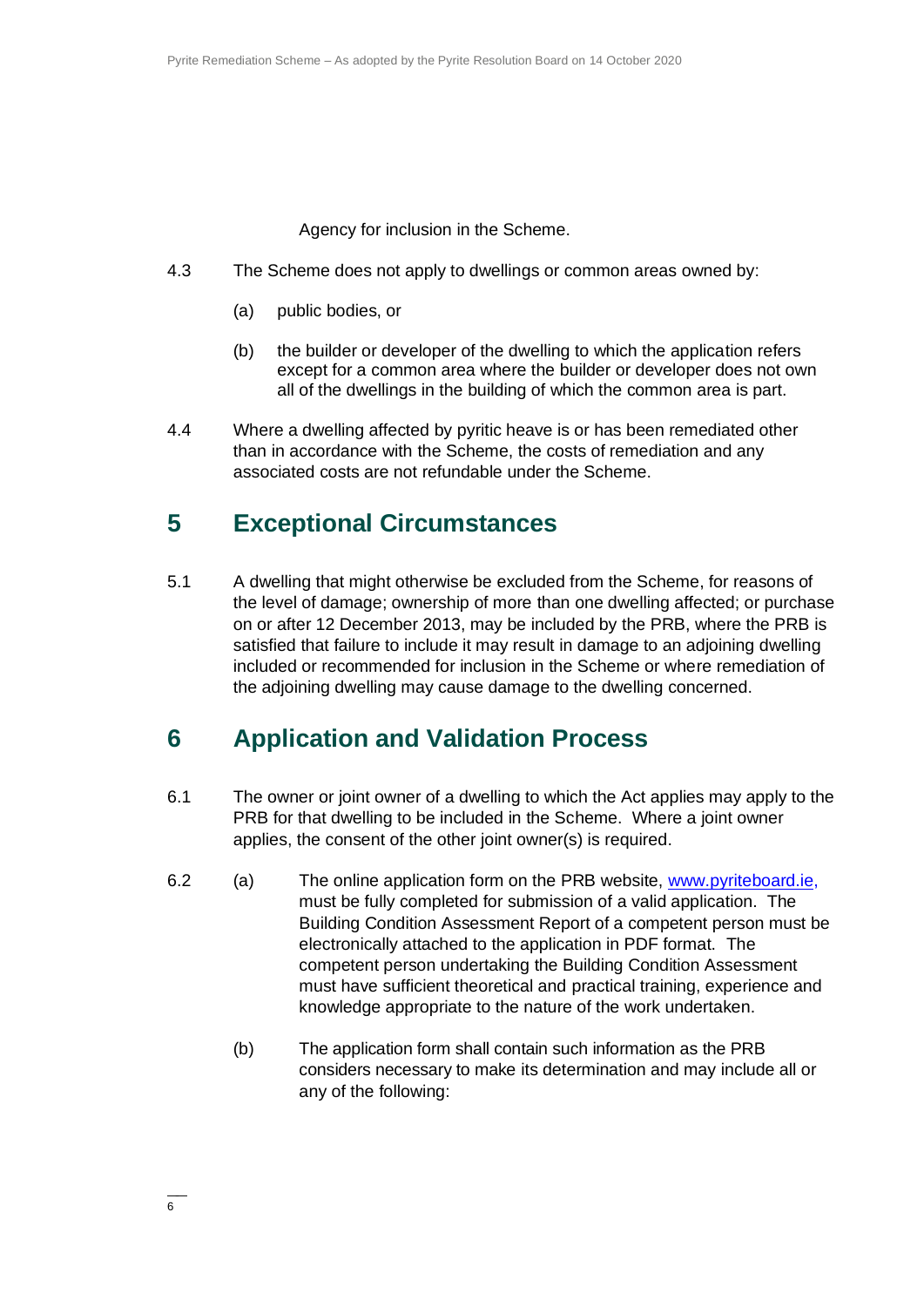- details of applicant(s) including name, address, PPS Number, date of birth,
- details of dwelling including address, location, building type, floor area,
- details of property management company (if applicable),
- ownership and occupation of dwelling details,
- details of warranty/insurance cover (if applicable),
- damage history,
- actions taken by the applicant to secure the remediation of his/her dwelling or to secure compensation for the damage,
- legal proceedings taken by or on behalf of the applicant (if applicable),
- details of builder/developer,
- actions taken by the builder/developer to secure the remediation of the dwelling or to secure compensation for the damage whether that be as a result of a successful insurance claim or a consequence of legal proceedings (if known).
- 6.3 The PRB may request from an applicant such other information or clarification as it considers necessary on all or any of the details provided in an application.
- 6.4 An acknowledgement, including a unique reference number, will be issued to the applicant when an application is lodged.
- 6.5 The application will be considered by the PRB to verify that it complies with the relevant eligibility criteria in Section 3 to allow for its validation.
- 6.6 The PRB will validate an application if it considers that it meets all the eligibility criteria in Section 3 with the exception of the damage verification process and will notify the applicant of its decision, not later than 21 days from the making of the decision. If the application is validated the PRB will then proceed to the Assessment, Verification and Recommendation Process.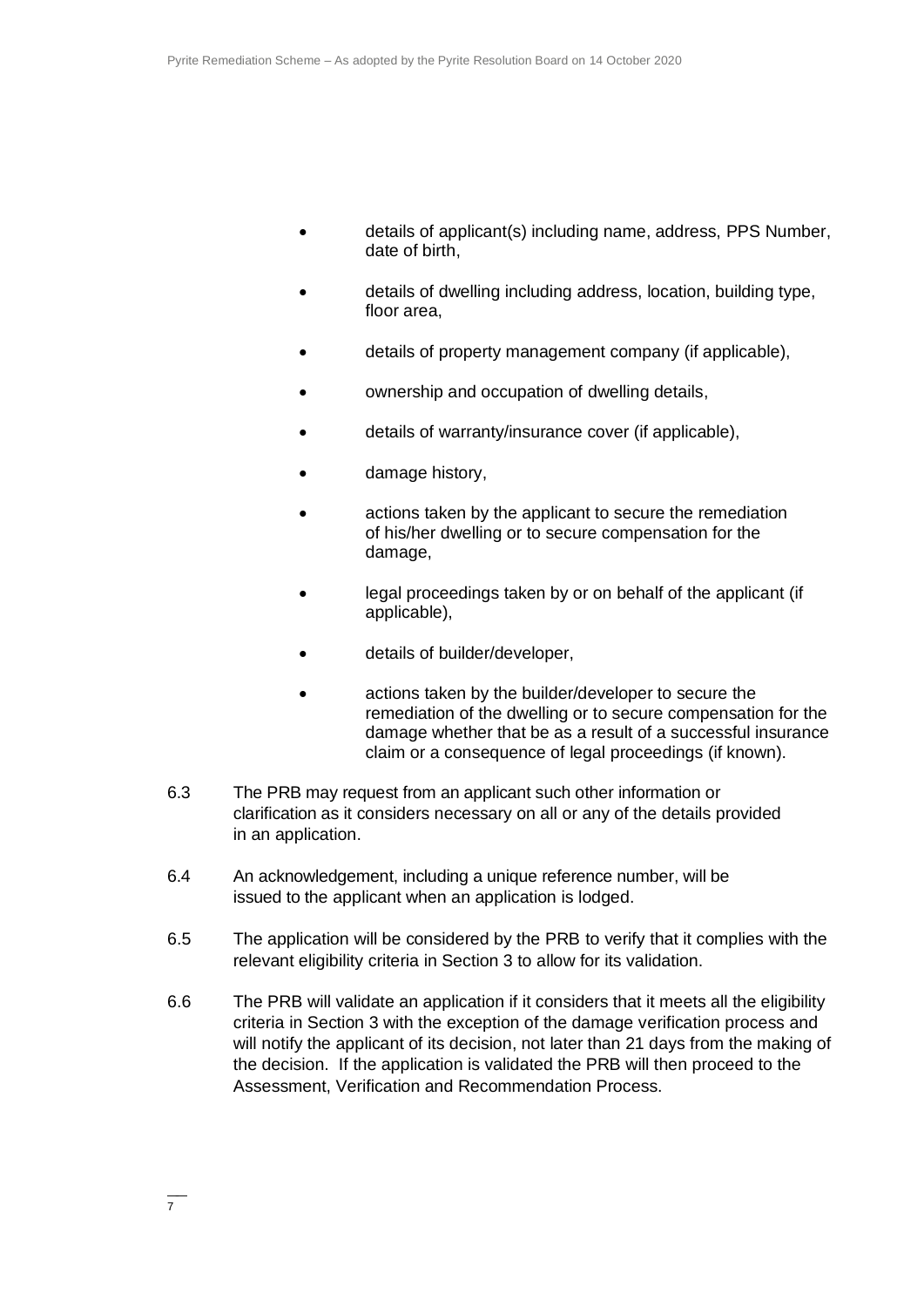- 6.7 When an application is validated, the applicant will be able to access and track the progress of an application online, through the stages outlined in paragraph 2.2 above.
- 6.8 In considering an application under this section, the PRB may request from the applicant such further information as it considers necessary to establish eligibility, including the following:
	- (a) the extent to which the dwelling is covered by a structural guarantee, warranty or insurance;
	- (b) whether a claim has been made under any such structural guarantee, warranty or insurance and the outcome of any such claim;
	- (c) whether legal proceedings have been initiated or concluded in relation to damage to the dwelling arising out of or in connection with pyritic heave, by or on behalf of the applicant, and, if concluded, the outcome of the legal proceedings;
	- (d) what other steps the applicant has taken to have the builder/developer remediate the dwelling.
- 6.9 If an application does not meet the conditions of eligibility, the PRB will refuse the application and will notify the applicant of the reason(s) for this decision, not later than 21 days from the making of the decision. This decision may be appealed as outlined in section 16 below.
- 6.10 Deferral of Decisions: Where the PRB becomes aware that a builder or developer of a dwelling, has instituted or invoked dispute resolution procedures arising out of or in connection with pyritic heave affecting a dwelling owned by an applicant, the making of a decision in relation to that dwelling may be deferred. The applicant will be given the opportunity to make a submission in relation to such deferral before the decision is made. Such deferrals will also be reviewed periodically and may be appealed to the Appeals Officer within 28 days of the decision to defer.

### <span id="page-7-0"></span>**7 Assessment, Verification and Recommendation Process**

7.1 Following validation, the application is referred to the Housing Agency and the Assessment, Verification and Recommendation process is undertaken. Confirmation that the damage recorded in the Building Condition Assessment Report is attributable to pyritic heave will be established at this stage. This may involve inspection of the dwelling and the testing of the hardcore material.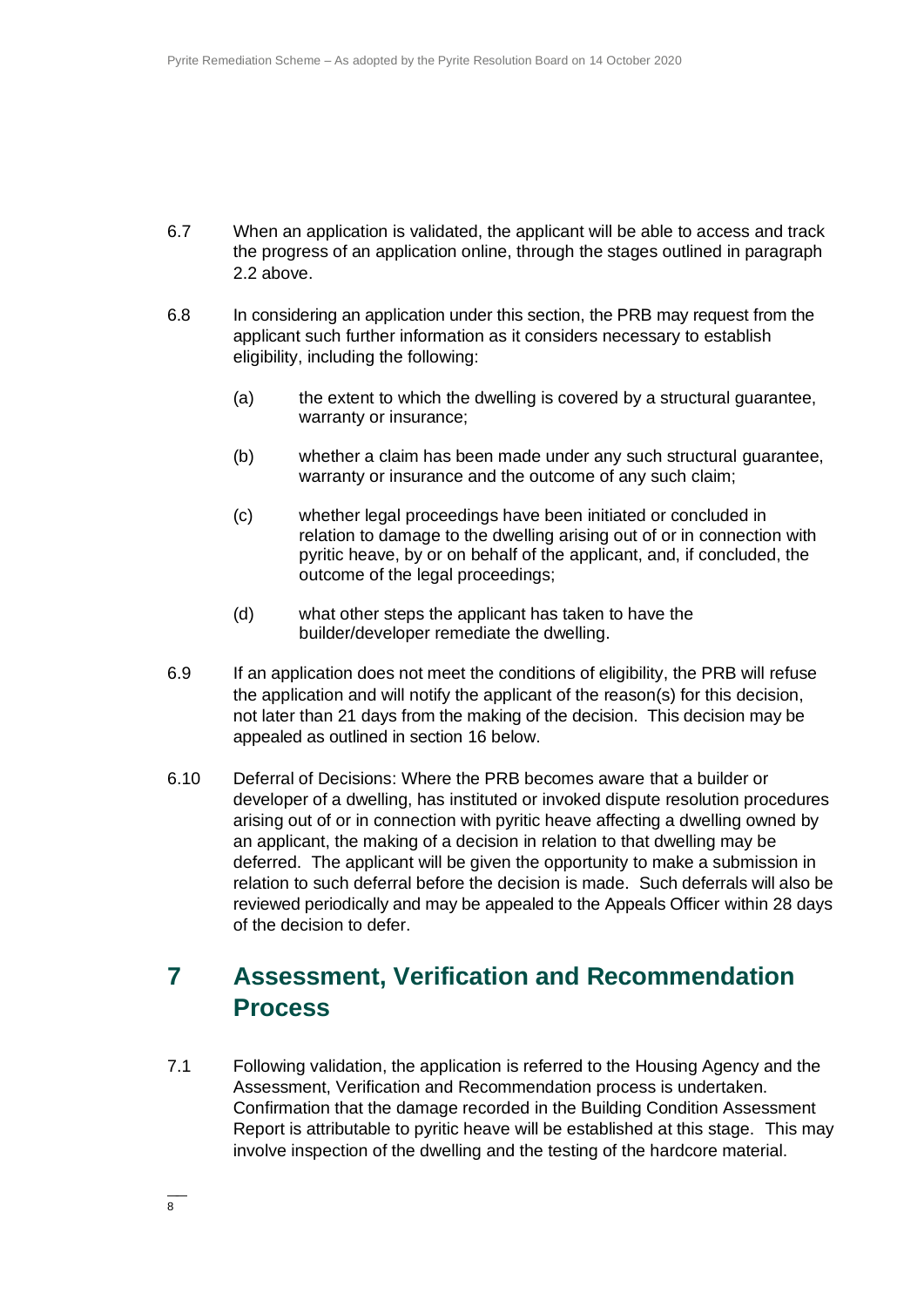- 7.2 When submitting an application, the applicant consents to hardcore samples being taken and laboratory testing of the hardcore, to establish if pyrite and secondary minerals that may be associated with heave are present.
- 7.3 Damage Verification, i.e. confirmation of damage attributable to pyritic heave, may be based on an individual dwelling or associated dwellings. Associated dwellings may thus be verified on the basis of comparable damage and /or earlier tests with similar results.
- 7.4 Testing for the purpose of damage verification will be undertaken by reference to I.S. 398: 2017 Part 1.
- 7.5 The Housing Agency, having considered any report produced during the process and all information contained in the application, shall furnish a recommendation to the Decision Maker appointed by the PRB including reasons therefore, to:
	- (a) include the dwelling in the Scheme, or
	- (b) exclude the dwelling from the Scheme.

#### <span id="page-8-0"></span>**8 Approval for Remediation**

- 8.1 The PRB appointed Decision Maker will consider the recommendation of the Housing Agency, under paragraph 7.5, and, where he/she agrees with the recommendation, will notify the applicant of the decision to:
	- (a) include the dwelling in the Scheme, or
	- (b) exclude the dwelling from the Scheme.

The notice will be given not later than 21 days following the making of that decision.

- 8.2 Where the Decision Maker disagrees with the recommendation of the Housing Agency he/she will refer the application to the Board (i.e. Chairman and members of the Pyrite Resolution Board) for decision, and the applicant will be notified accordingly.
- 8.3 A decision to exclude a dwelling from the Scheme may be appealed to the Board, or the Appeals Officer appointed by the Minister, as appropriate. See also Section 16.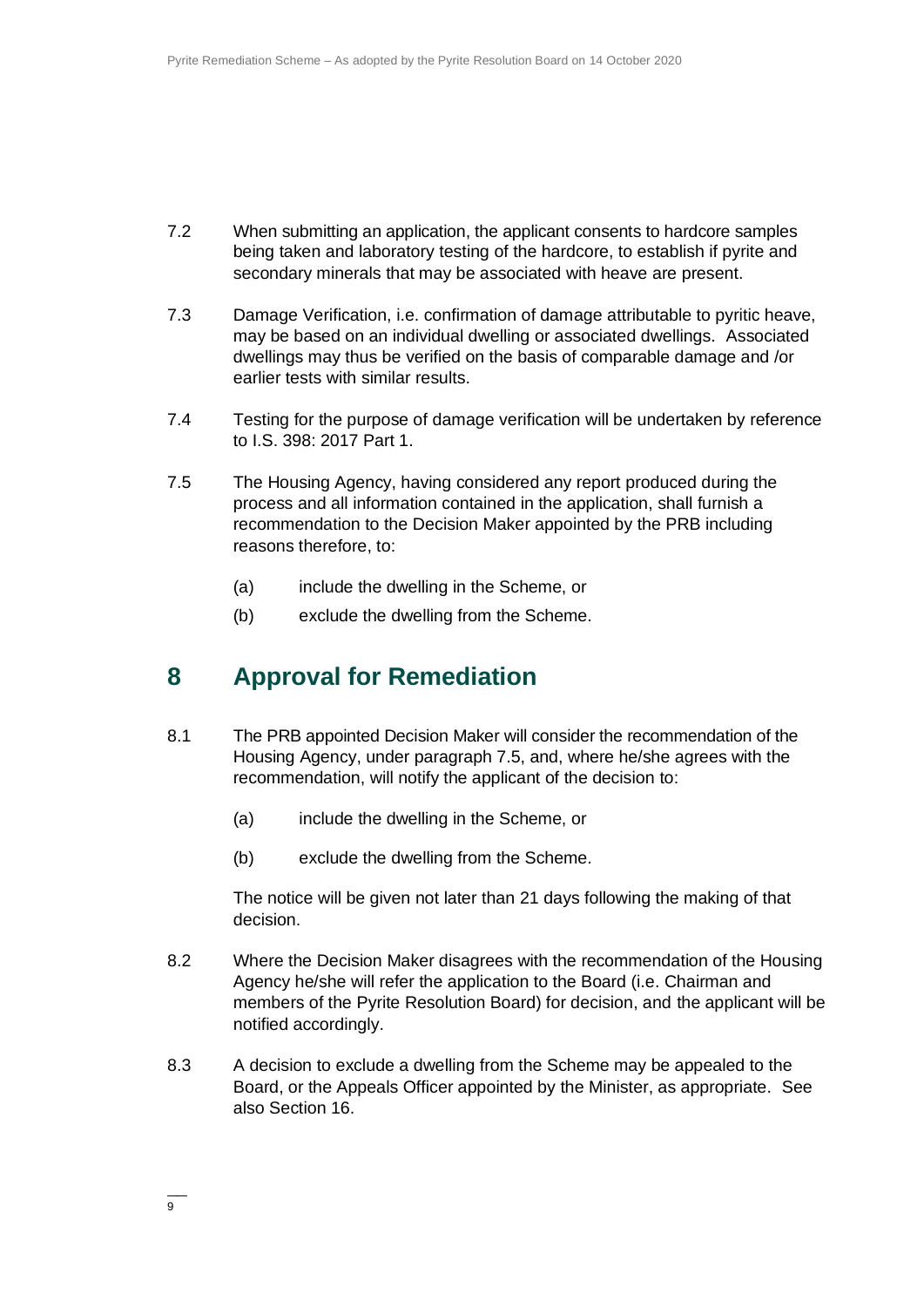- 8.4 If the decision is to include the dwelling in the Scheme, the applicant is referred to as a 'scheme participant' thereafter.
- 8.5 A scheme participant may recoup the vouched cost of the Building Condition Assessment Report, subject to a maximum limit of €500 (including VAT), once the dwelling is included in the Scheme.
- 8.6 An applicant, whose dwelling is excluded from the Scheme, may reapply if the qualifying criteria are subsequently satisfied.

#### <span id="page-9-0"></span>**9 Pyrite Remediation Works**

- 9.1 Once a dwelling is included in the Scheme, the Housing Agency will implement the remediation process and will undertake procurement of professional services and the remediation contracts.
- 9.2 The procurement of consultants, contractors and service providers will be undertaken by the Housing Agency in accordance with national procurement guidelines and EU procurement regulations. Specifically, procurement of consultants and contractors shall be in accordance with the European Communities (Award of Public Authorities' Contracts) Regulations 2006 - S.I. No. 329 of 2006, where applicable.
- 9.3 Works undertaken to remediate the dwelling will be carried out in accordance with I.S. 398-2: 2013: Reactive pyrite in sub-floor hardcore material – Part 2: Methodology for remediation works.
- 9.4 Normally, the reinstatement of the building elements will be on a 'like for like' basis relative to a standard that existed prior to the occurrence of damage caused by pyritic heave, having regard to good building practice.
- 9.5 Replacement of finishes will generally be on a 'like for like' basis, determined by the Housing Agency, following consultation with the scheme participant prior to commencement of works. However, expensive or difficult to source finishes will be replaced by finishes of good serviceable quality.
- 9.6 Fixtures and fittings, e.g. kitchen units, sanitary ware etc., will be removed as necessary by the contractor to facilitate remediation and will be reinstated on completion.
- 9.7 Any fixtures and fittings, damaged as a result of pyritic heave, will be repaired or replaced if necessary. Replacement, where necessary, will generally be on a 'like for like' basis, determined by the Housing Agency following consultation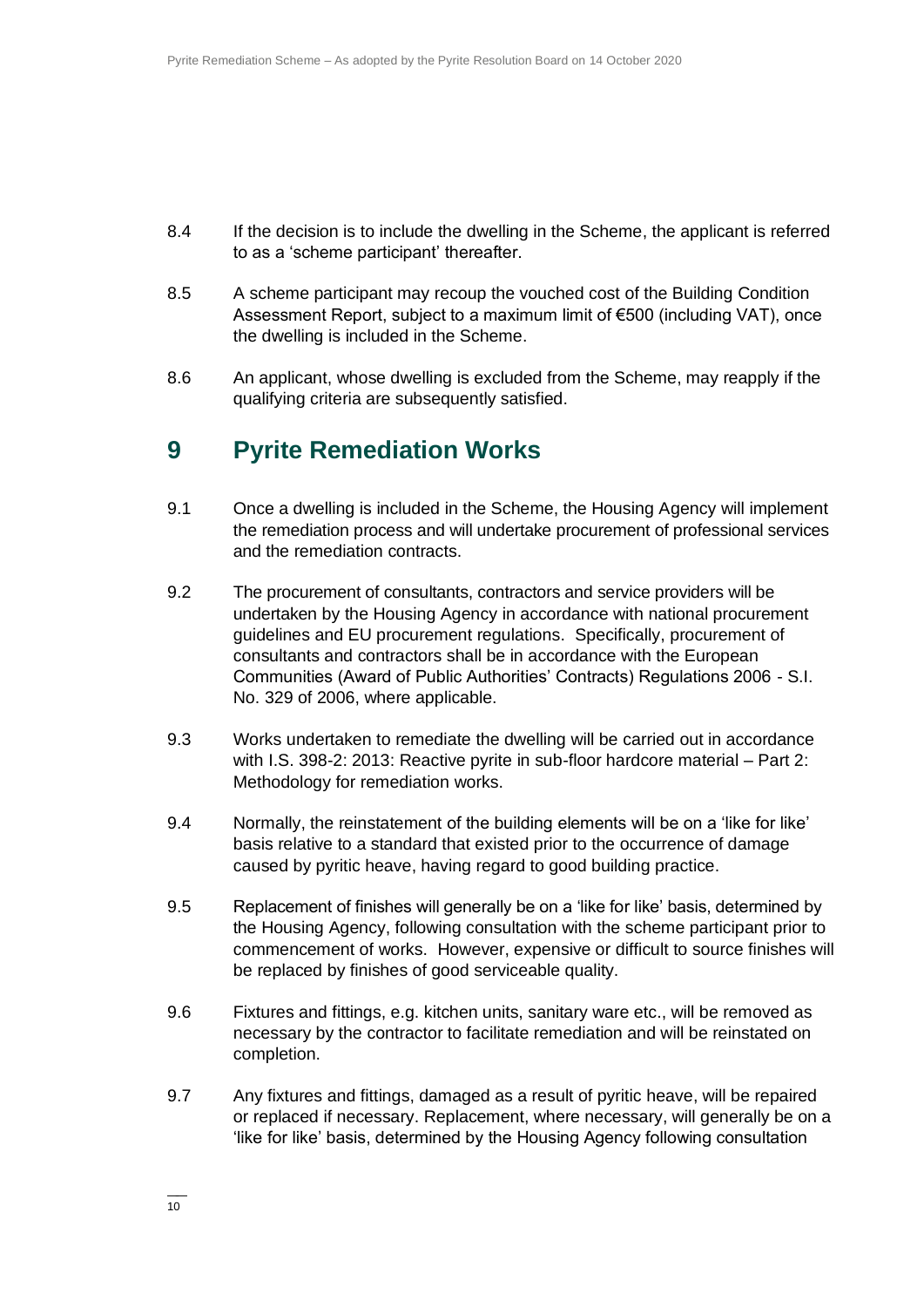with the scheme participant prior to commencement of works. However, expensive or difficult to source fixtures and fittings will be replaced by fixtures and fittings of good serviceable quality.

- 9.8 The completed work will be snagged by the consultant appointed to inspect and monitor the works, under the overall supervision of the Housing Agency.
- 9.9 Following the completion of the remediation works, a Certificate of Remediation will be provided to the home owner by the Housing Agency. The certificate will be as set out in Annex B of I.S. 398: Part 2: 2013. The Certificate will be completed and signed by the Design Professional and by the Contractor who undertook the works, in accordance with the requirements specified in that standard.
- 9.10 After this certificate is issued, the scheme participant may submit a claim to the Housing Agency to recoup the vouched cost of the alternative accommodation and the cost of removal and storage of the contents of the dwelling (subject to limits outlined in paragraph 12.6).

#### <span id="page-10-0"></span>**10 Dwelling Inspection**

- 10.1 The PRB and Housing Agency reserve the right to authorise inspections of the dwelling, to ensure compliance with the provisions of the Scheme and the Pyrite Resolution Act 2013. These inspections may be undertaken by the PRB or Housing Agency staff and their representatives; contractors and their representatives / agents.
- 10.2 Notice will be given to the applicant/scheme participant prior to an inspection.
- 10.3 An inspection of the dwelling may be undertaken after an application is received by the PRB and up to the end of the defects period, which is normally 12 months after completion.
- 10.4 Inspections undertaken for the purpose of this Scheme, involve no warranty by the PRB or the Housing Agency or their representatives, as to the standards of the construction of the house(s)/apartment(s).

#### <span id="page-10-1"></span>**11 Communication and Co-operation**

11.1 The PRB, the Housing Agency and their representatives will, at all times, use their reasonable endeavours to keep scheme participants informed of progress. They will consult with and take into account the views of scheme participants,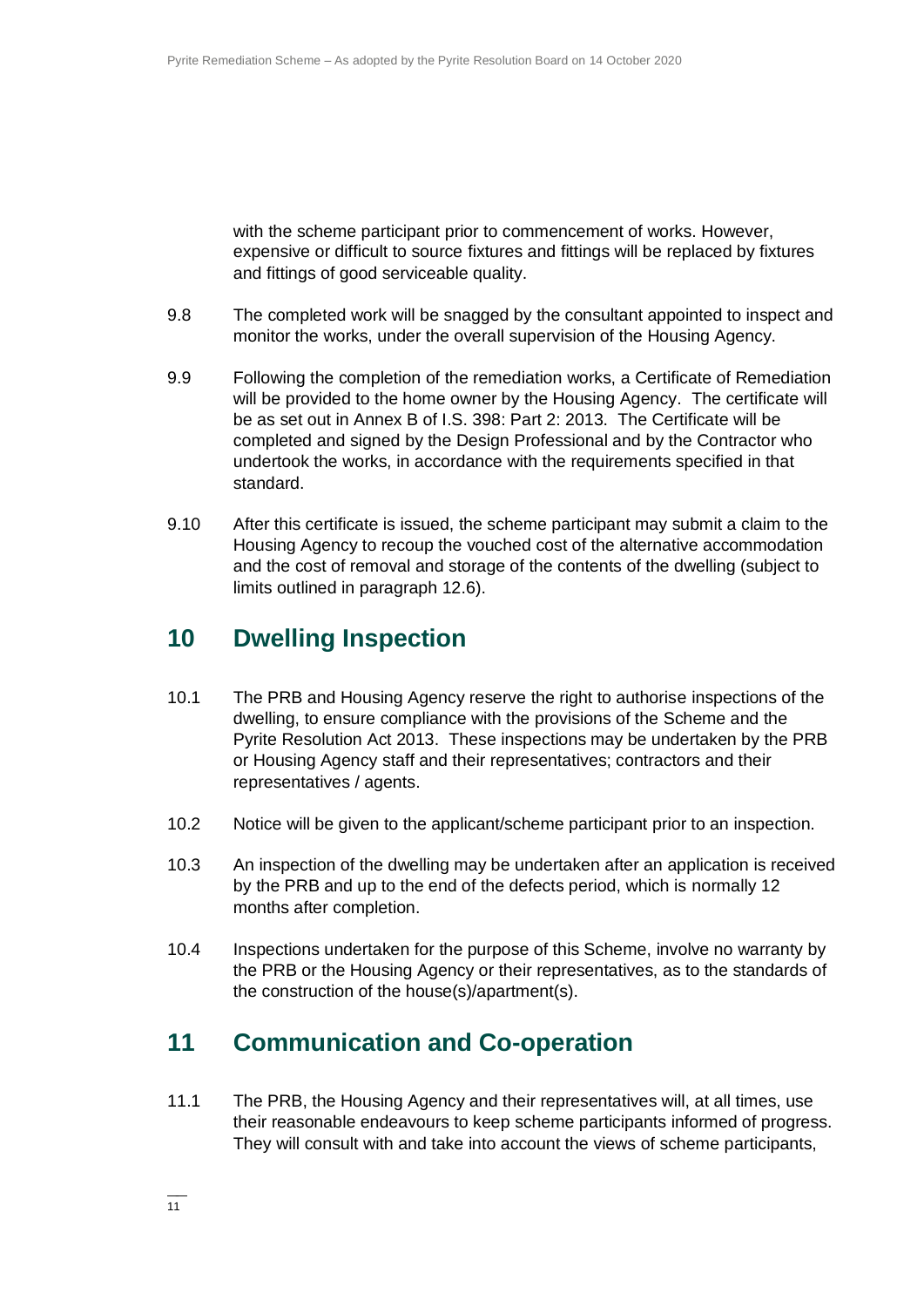particularly in relation to the remediation works plan and the vacation of the dwelling.

- 11.2 At all stages, the scheme participant must actively and in good faith engage and co-operate with the PRB, the Housing Agency, the consultant and the contractor in order to enable the remediation works to be planned and carried out as economically and efficiently as possible.
- 11.3 In order to facilitate the preparation of the Remedial Works Plan, which establishes the extent of the works required to remediate, the scheme participant must cooperate with the PRB and Housing Agency staff and their representatives with regard to permitting access to the dwelling when required.
- 11.4 In order to facilitate the remediation of the dwelling, the scheme participant must vacate the dwelling on the specified date, which will be notified to him or her following consultation. This will be part of the written Agreement between the scheme participant and the Housing Agency, giving the scheme participant's consent to the carrying out of the remediation works.
- 11.5 Communication to an applicant/scheme participant by the PRB and Housing Agency will be by email using the mandatory email address field in the electronic application form.
- 11.6 Communication with the PRB by an applicant/scheme participant must be by email, quoting the unique reference number assigned to an application, the applicant's/scheme participant's name and the full address of the dwelling that is the subject of the application.

#### <span id="page-11-0"></span>**12 Payment of Costs**

- 12.1 The procedures of the Housing Agency for the authorisation and making of payments will apply. Payments must be within the budgets and expenditure limits set for the Scheme. Purchase orders will be prepared and authorised in advance of commencement of work by consultants, contractors or other service providers. Payments to contractors and consultants shall be certified and authorised as required by the Housing Agency. Payments to scheme participants will only be on foot of vouched expenses.
- 12.2 Once a dwelling is included in the Scheme, the cost of testing, damage verification, professional services and remediation works will be borne by the Scheme.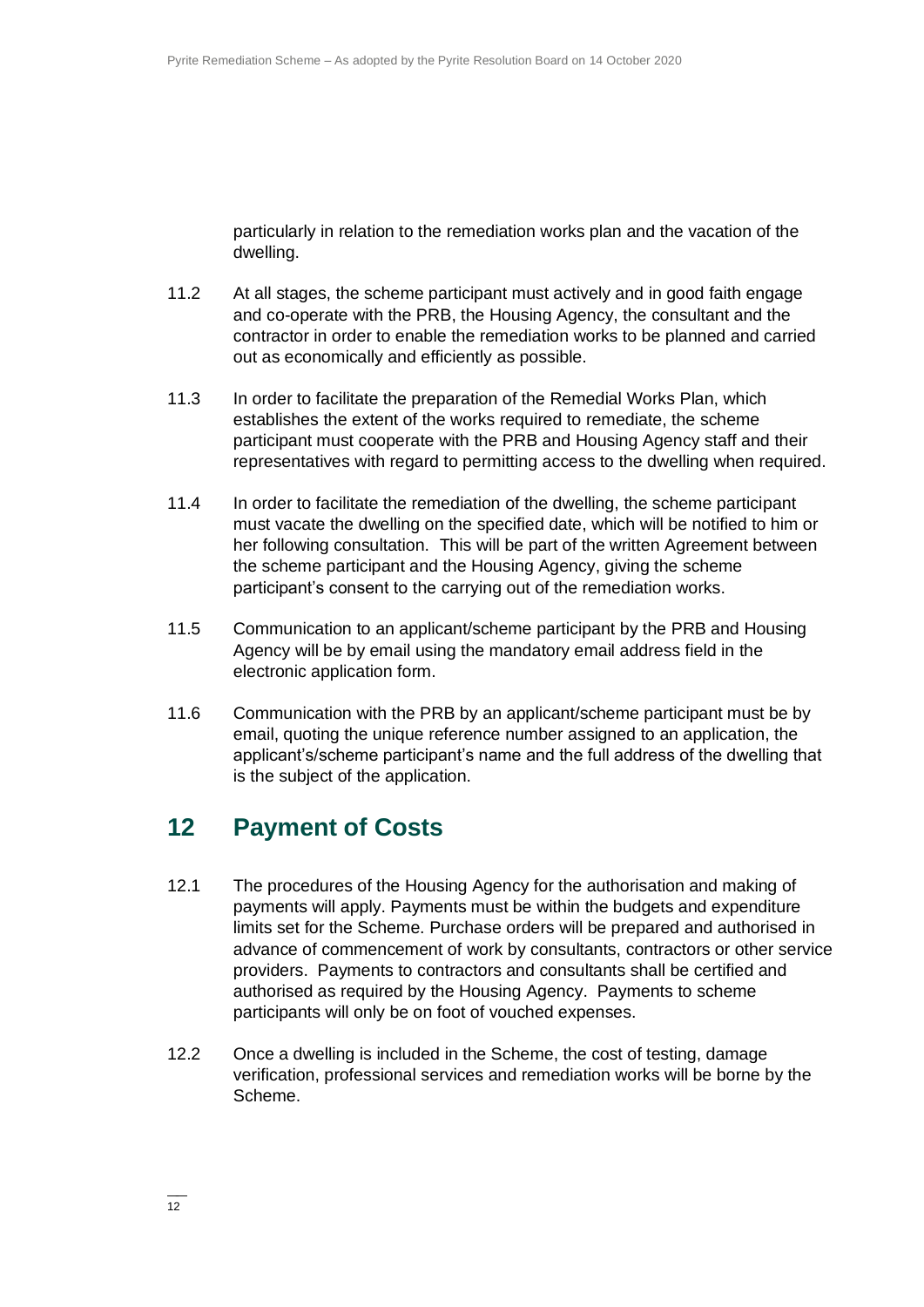- 12.3 The scheme participant may recoup the vouched cost of the Building Condition Assessment, subject to a maximum limit of €500 (including VAT). This may be recouped from the Housing Agency once the dwelling is approved for inclusion in the Scheme.
- 12.4 The vouched cost of the alternative accommodation, required for the dwelling occupants during the remediation works, can be recouped by the scheme participant. Recoupment of the vouched cost is subject to a monthly maximum limit of €1,500 (including VAT) and an overall limit of €4,500 (including VAT) per dwelling.
- 12.5 The vouched costs in relation to the removal, storage and return of the furniture in the dwelling, equipment and effects can be recouped by the scheme participant, subject to a maximum limit of  $\epsilon$ 2,500 (including VAT) per dwelling.
- 12.6 Where the scheme participant satisfies the Housing Agency in advance that suitable rental accommodation cannot be obtained for €4,500 or less, the expenses in paragraphs 12.4 and 12.5 above may be combined, but are subject to an overall limit of €7,000 (including VAT).
- 12.7 Payment of expenses outlined in paragraphs 12.4 and 12.5 will only be approved on the submission of a schedule of costs together with receipts. Claims for payment of these expenses should be submitted to the Housing Agency when remediation works are complete.
- 12.8 Earlier payment of vouched costs, in part or in whole, set out in paragraphs 12.4 and 12.5 above may be approved by the Housing Agency where it is demonstrated, to the satisfaction of the Agency, that a payment of these costs on completion of the works would cause financial hardship.

### <span id="page-12-0"></span>**13 Ordering of Remediation Works**

- 13.1 The PRB, having regard to the need to secure the most beneficial, effective and efficient use of the funds available to the Scheme, may arrange dwellings into groups for the purpose of a project-based programme of pyrite remediation. In so arranging, the PRB shall have regard to the availability of funding and the distribution and overall severity of significant pyritic damage.
- 13.2 In the administration of the Scheme the PRB will, in determining the priorities, have regard to -
	- (a) the relative severity and impact of damage attributable to pyritic heave in dwellings,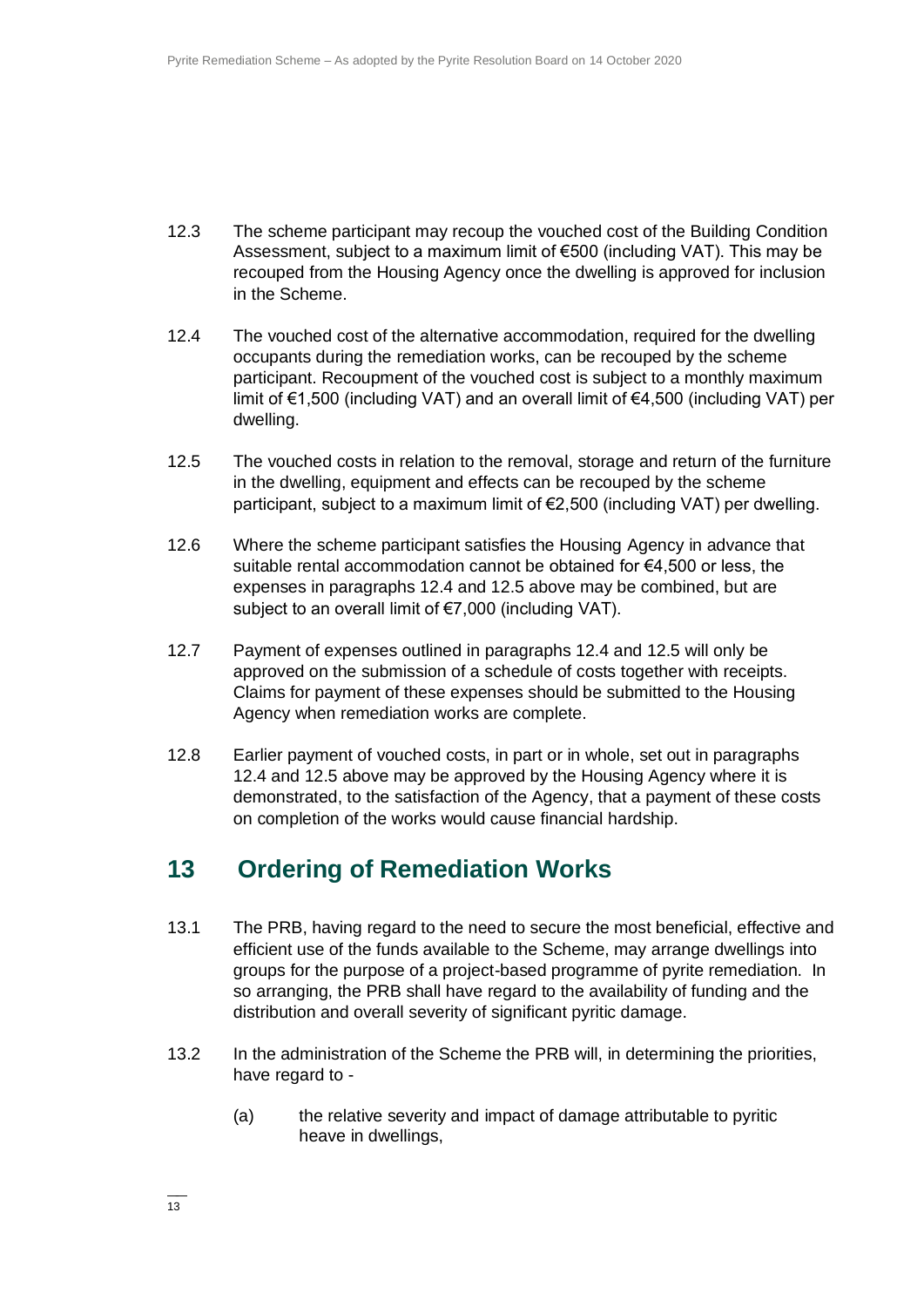- (b) the relative urgency of the need for remediation,
- (c) the resources (including financial resources) available or likely to be available to the PRB for the Scheme,
- (d) any recommendation from the Housing Agency as to the priority that may be afforded to the remediation of a particular dwelling, and
- (e) the readiness of projects to proceed, technical considerations and the availability of alternative accommodation.
- 13.3 Where the PRB has been advised by a competent person that an approved dwelling is affected by an emergency, it may give a direction to the Housing Agency to prioritise the carrying out of pyrite remediation of that dwelling on an exceptional basis.
- 13.4 The PRB appreciates that applicants/scheme participants have been waiting for a considerable period for an effective solution for the remediation of pyritic damage to their dwellings. The cooperation and understanding of applicants/scheme participants is required during the processing of applications and scheduling of remediation works.

#### <span id="page-13-0"></span>**14 General Provisions**

- 14.1 The Scheme is administered by the PRB and the Housing Agency and is funded by the Exchequer.
- 14.2 The PRB, in conjunction with the Housing Agency, will ensure that proper oversight and audit of expenditure procedures are established. The Housing Agency will report on a regular basis to the PRB on actual and committed expenditure. The internal audit reports of the Housing Agency as they relate to the pyrite remediation works will be furnished to the PRB. The external audit of accounts and expenditure will be carried out by the Comptroller and Auditor General.
- 14.3 Submission of an application is deemed as acceptance by the applicant of the provisions of the Scheme.
- 14.4 Payment of all costs as provided for in this Scheme may be subject to the condition that a tax clearance certificate from the Revenue Commissioners be furnished before a payment can be issued.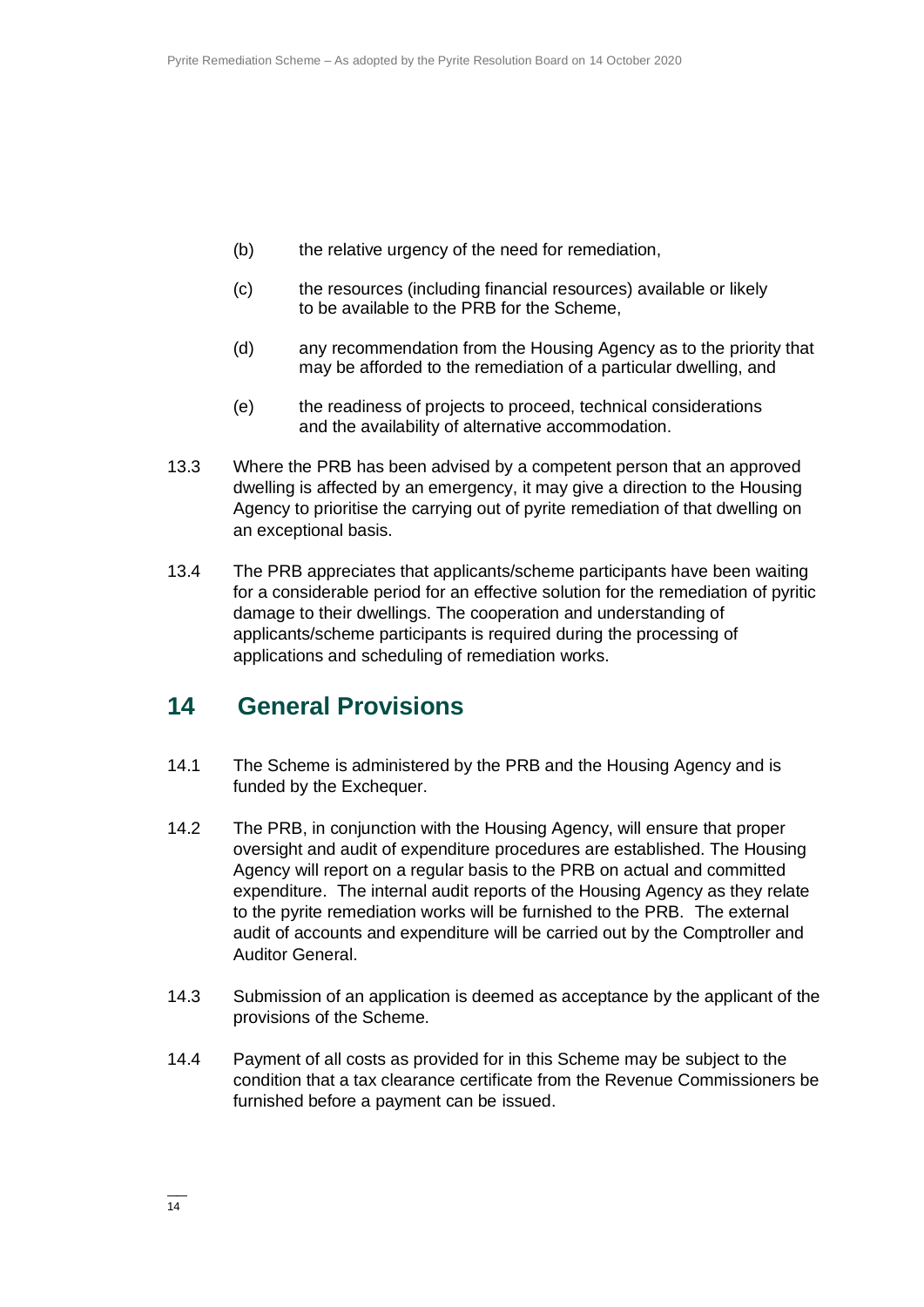14.5 In general, all records in relation to the Pyrite Remediation Scheme will be retained for a minimum of six years, and longer where required under legislation or for accounting purposes. In particular, records of applications by home owners, engagement of consultants and contractors, testing, contract documents, remedial works drawings and specifications, and certification will be retained. The appropriate data protection procedures shall be applied to all personal data. Appropriate security controls will be put in place for the online application system. The servers for the online data shall be kept in an appropriately secure data centre.

#### <span id="page-14-0"></span>**15 Refund of Compensation**

- 15.1 Where a scheme participant receives payment in respect of pyrite damage to his or her dwelling other than under the Scheme and where the PRB has commenced or completed remediation works to the dwelling concerned, he/she will be required to refund the PRB the cost of the remediation or the amount of the payment if that is the lesser amount.
- 15.2 Where a dwelling has been included in the Scheme but the work has not commenced and the scheme participant receives a payment other than under the Scheme, the PRB will advise the scheme participant that, as a condition for continued inclusion in the Scheme, he/she will be required to make payment to the PRB within a specified time period. In the event that such payment is not made, the PRB will be entitled to exclude the dwelling from the Scheme.
- 15.3 The PRB can recover any amount due as a simple contract debt in a court of competent jurisdiction.

#### <span id="page-14-1"></span>**16 Appeals**

- 16.1 Part 5 of the Act sets out the circumstances where appeals by aggrieved applicants may be made to:
	- (a) the Pyrite Resolution Board (comprising the Chairman and other Board Members),
	- (b) an Appeals Officer appointed by the Minister,
	- (c) the High Court (on a point of law only).